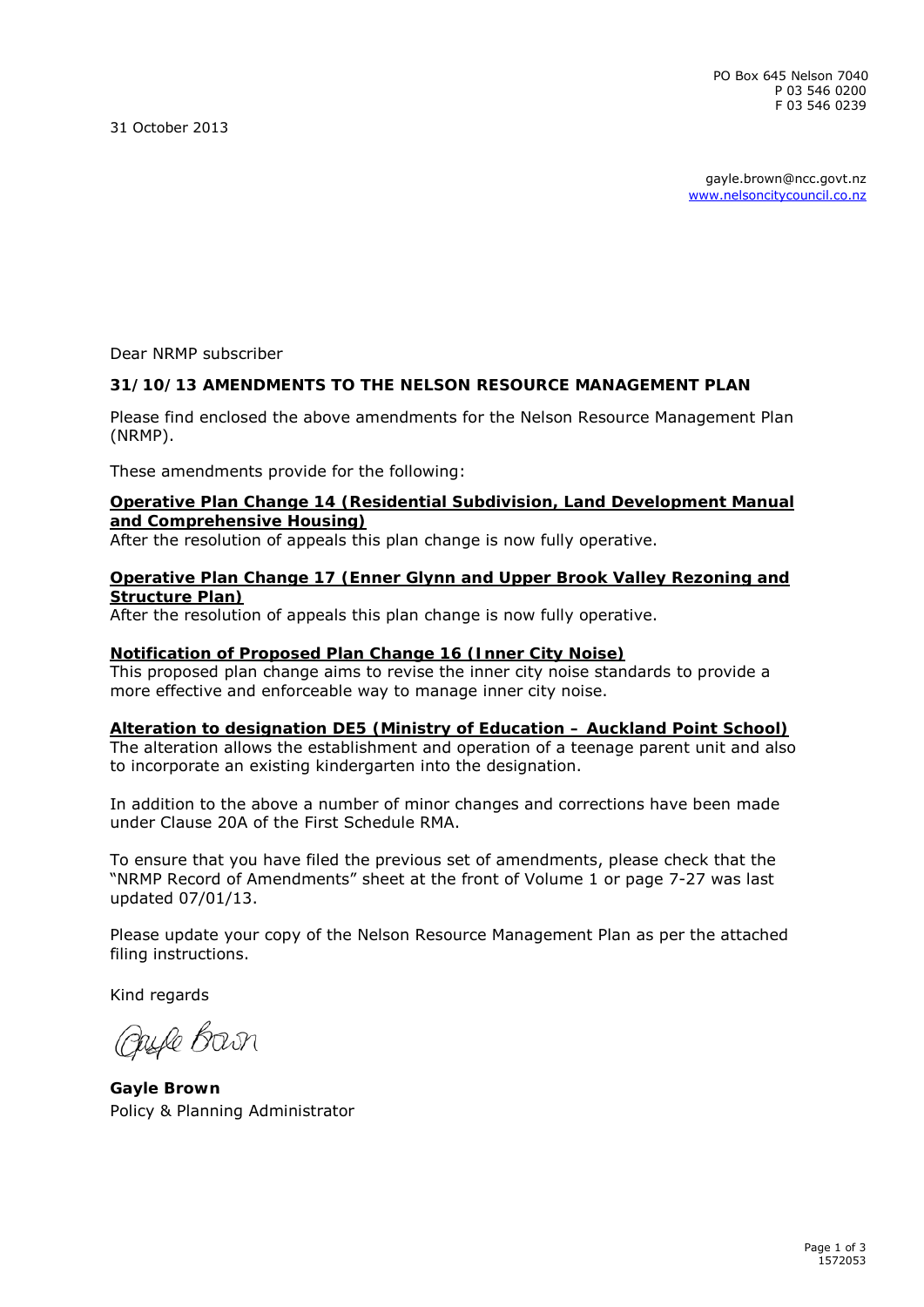# **Volumes 1-3: Text**

 **Last update filed? Check footer date on page 7-27 reads 07/01/13** 

| Volume 1 - General |                                                                    |                                                                    |  |  |  |
|--------------------|--------------------------------------------------------------------|--------------------------------------------------------------------|--|--|--|
|                    | <b>PAGES TO REMOVE</b>                                             | <b>PAGES TO INSERT</b>                                             |  |  |  |
|                    | <b>Proposed Plan Changes</b>                                       |                                                                    |  |  |  |
| $PC-i$             |                                                                    | PC-i                                                               |  |  |  |
|                    |                                                                    |                                                                    |  |  |  |
|                    | <b>Meanings of Words</b>                                           |                                                                    |  |  |  |
| $2 - 3$            |                                                                    | 3                                                                  |  |  |  |
|                    | 7-9 (2 leaves)                                                     | 7-9 (2 leaves)                                                     |  |  |  |
|                    | 17                                                                 | 17                                                                 |  |  |  |
|                    | 27                                                                 | 27                                                                 |  |  |  |
|                    |                                                                    |                                                                    |  |  |  |
| $3 - 9$            | Administration                                                     | 9                                                                  |  |  |  |
|                    | $27 - 29$ (2 leaves)                                               |                                                                    |  |  |  |
|                    |                                                                    | $27 - 31$ (3 leaves)                                               |  |  |  |
|                    | <b>Resource Management Issues</b>                                  |                                                                    |  |  |  |
| $4 - 1$            |                                                                    | $\mathbf{1}$                                                       |  |  |  |
|                    |                                                                    |                                                                    |  |  |  |
|                    | <b>District wide Objectives and Policies</b>                       |                                                                    |  |  |  |
| $5 - 9$            |                                                                    | 9                                                                  |  |  |  |
|                    | 19 to 20A (2 leaves)                                               | 19 to 20A (2 leaves)                                               |  |  |  |
|                    | $41 - 41B$ (2 leaves)                                              | $41 - 41B$ (2 leaves)                                              |  |  |  |
|                    | 69                                                                 | 69                                                                 |  |  |  |
|                    | Volume 2 - Zones                                                   |                                                                    |  |  |  |
|                    |                                                                    |                                                                    |  |  |  |
|                    |                                                                    |                                                                    |  |  |  |
|                    | <b>PAGES TO REMOVE</b>                                             | <b>PAGES TO INSERT</b>                                             |  |  |  |
|                    |                                                                    |                                                                    |  |  |  |
|                    | <b>Residential Zone</b>                                            |                                                                    |  |  |  |
|                    | $7 - 11$ to 14A (3 leaves)                                         | 11 to 14A (3 leaves)                                               |  |  |  |
|                    | 19                                                                 | 19                                                                 |  |  |  |
|                    | 27                                                                 | 27                                                                 |  |  |  |
|                    | 33 to 35 (2 leaves)                                                | 33 to 35 (2 leaves)                                                |  |  |  |
|                    | 55 to 57 (2 leaves)                                                | 55 to 57 (2 leaves)                                                |  |  |  |
|                    | 91 to 95B (4 leaves)                                               | 91 to 95B (4 leaves)<br>111 to 113 (3 leaves)                      |  |  |  |
|                    | 111 to 113 (3 leaves)<br>125                                       | 125                                                                |  |  |  |
|                    | 135 to 141 (4 leaves)                                              | 135 to 141 (4 leaves)                                              |  |  |  |
|                    |                                                                    |                                                                    |  |  |  |
|                    | <b>Inner City Zone</b>                                             |                                                                    |  |  |  |
| $8-$               | 13                                                                 | 13                                                                 |  |  |  |
|                    | 21                                                                 | 21                                                                 |  |  |  |
|                    | 37 to 39 (2 leaves)                                                | 37 to 39 (2 leaves)                                                |  |  |  |
|                    |                                                                    |                                                                    |  |  |  |
|                    | Open Space and Recreation Zone                                     |                                                                    |  |  |  |
| $11 -$             | 11                                                                 | 11                                                                 |  |  |  |
|                    |                                                                    |                                                                    |  |  |  |
|                    | <b>Rural Zone</b>                                                  |                                                                    |  |  |  |
| $12 -$             | 1 to 7 $(4 \text{ leaves})$<br>15                                  | 1 to 7 (4 leaves)<br>15                                            |  |  |  |
|                    |                                                                    |                                                                    |  |  |  |
|                    | 21 to 25 (3 leaves)<br>29 to 31 (2 leaves)<br>67 to 85 (11 leaves) | 21 to 25 (3 leaves)<br>29 to 31 (2 leaves)<br>67 to 93 (14 leaves) |  |  |  |